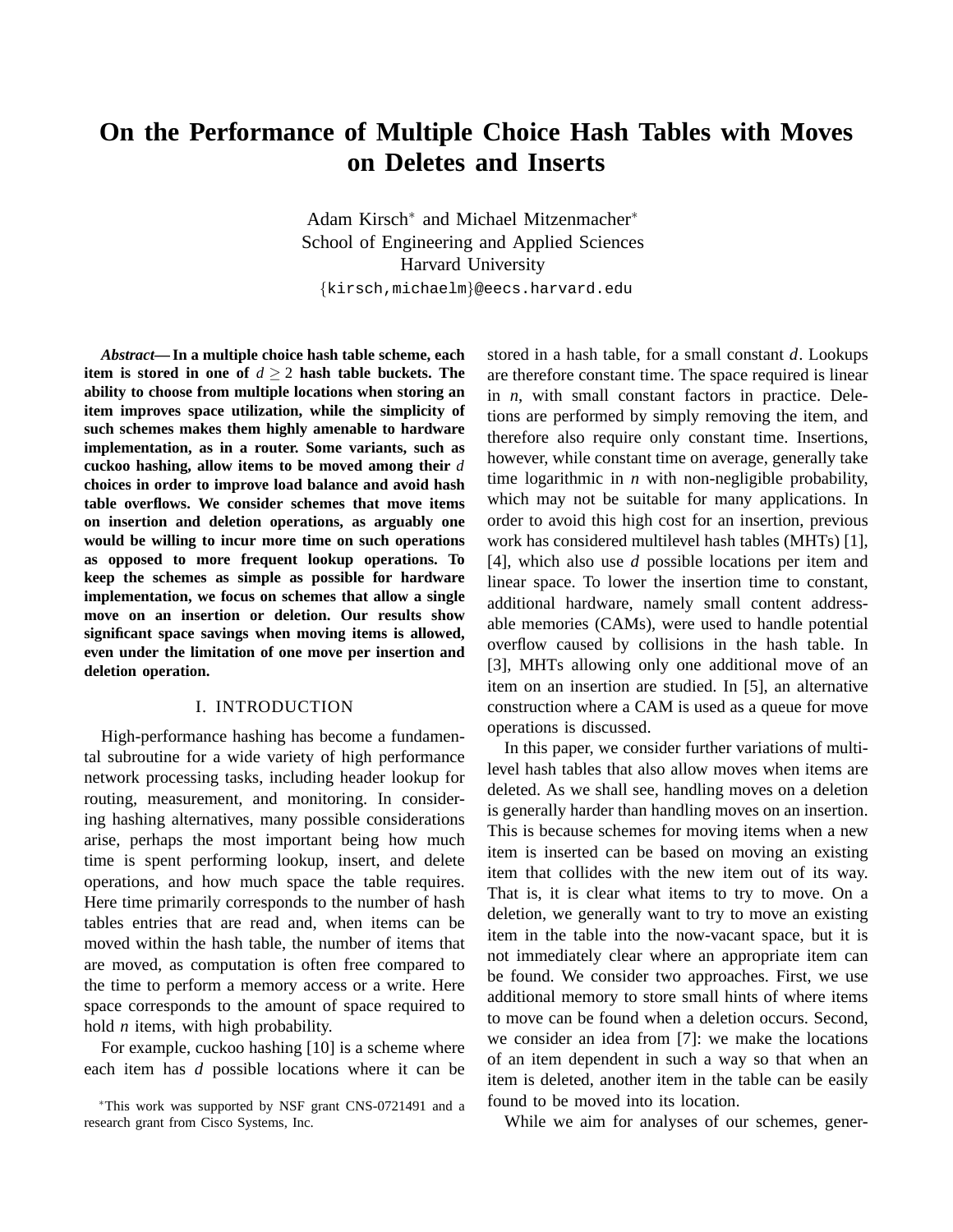ally this does not seem to be possible using standard techniques. Analyses of several of our basic schemes remain open, and we rely on simulations to obtain insight into performance. Our experiments are designed to highlight tradeoffs with these schemes and examine the comparative value of schemes that move items on a deletion against those that move items on an insert. Naturally, we consider whether allowing a move on both an insertion and a deletion can yield substantially better results than moving on just an insertion or deletion alone.

# II. BACKGROUND: MULTILEVEL HASH TABLES

The basis for our hash table schemes is the multilevel hash table (MHT) of Broder and Karlin [1]. This is a hash table consisting of *d* sub-tables  $T_1, \ldots, T_d$ , with each  $T_i$  having one hash function  $h_i$ . (In this work, we make the heuristic assumption that hash functions are fully random; for more on this, see for example [9].) We view these tables as being laid out from top  $(T_1)$  to bottom  $(T_d)$ . To insert an item *x*, we find the minimal *i* such that  $T_i[h_i(x)]$  is unoccupied, and place *x* there. We assume that each bucket can store at most one item, although generalizations to larger bucket sizes are certainly possible. If  $T_1[h_1(x)], \ldots, T_d[h_d(x)]$  are all occupied, then we declare a *crisis*. There are multiple things that we can do to handle a crisis. The approach in [1] is to resample the hash functions and rebuild the entire table. That work shows that it is possible to insert *n* items into a properly designed MHT with  $O(n)$  total space and  $d = \log \log n + O(1)$  in  $O(n)$  expected time, assuming only 4-wise independent hash functions.

Assuming fully random hash functions, Kirsch and Mitzenmacher [4] modify the analysis of [1] to show that, if the sub-tables are sized properly, then no rehashings are necessary in practice. Essentially, the idea is that if the  $T_i$ 's are (roughly) geometrically decreasing in size, then the total space of the table is  $O(n)$ . If the ratio by which the size of  $T_{i+1}$  is smaller than  $T_i$  is, say, twice as large as the expected fraction of items that are not stored in  $T_1, \ldots, T_i$ , then the distribution of items over the *Ti*'s decreases doubly exponentially with high probability. This double exponential decay allows the choice of  $d = \log \log n + O(1)$ . For a more detailed description of this intuition, see [1] or [4].

A very useful property of MHTs is that they naturally support deletions, as one can just perform a lookup on an item to find its location in the table, and then mark the corresponding item as deleted. Also, MHTs appear well-suited to a hardware implementation. In particular, their open-addressed nature seems to make them preferable to approaches that involve chaining, and their use of separate sub-tables allows for the possibility that all of the hash locations for a particular item can be accessed in parallel.

Two important methods for improving the performance of MHTs are proposed by Kirsch and Mitzenmacher in [4] and [3]. The key contribution of [4] is a very compact and simple Bloom filter-based *summary* data structure that, for any item in the MHT, can efficiently answer a query as to what sub-table contains that item. For items not in the MHT, the summary has some false positive probability, like a standard Bloom filter. In practice, the summary data structure is small enough that it can be stored in fast memory when the hash table is so large that it can only be stored in much slower memory. Thus, the summary allows for a hash table lookup to be performed with only one access to slow memory, whereas the naive approach would require *d* accesses (possibly in parallel). One could also use a Bloomier filter [2], although a summary specifically designed for this setting can perform better.

The paper [3] shows that the space utilization of a MHT can be substantially improved by allowing a single item in the table to be moved during an insertion operation. This observation is a major motivational force behind this work, and so we elaborate in some detail. In particular, [3] proposes the *Second Chance* insertion scheme, described as follows. Essentially, the idea is that as we insert items into a standard MHT with sub-tables  $T_1, \ldots, T_d$ , the sub-tables fill up from top to bottom, with items cascading from  $T_i$  to  $T_{i+1}$ with increasing frequency as *T<sup>i</sup>* fills up. Thus, a natural way to increase the space utilization of the table is to slow down this cascade at every step.

This idea is implemented in the Second Chance scheme in the following way. We mimic the insertion of an item *x* using the standard MHT insertion procedure, except that if we are attempting to insert  $x$  into  $T_i$ , if the buckets  $T_i[h_i(x)]$  and  $T_{i+1}[h_{i+1}(x)]$  are occupied, rather than simply moving on to  $T_{i+2}$  as in the standard scheme, we check whether the item *y* in  $T_i[h_i(x)]$  can be moved to  $T_{i+1}[h_{i+1}(y)]$ . If this move is possible (i.e., the bucket  $T_{i+1}[h_{i+1}(y)]$  is unoccupied), then we perform the move and place *x* at  $T_i[h_i(x)]$ . Thus, we effectively get a *second chance* at preventing a cascade from  $T_{i+1}$ to  $T_{i+2}$ .

Just as in the standard MHT insertion scheme, there may be items that cannot be placed in the MHT during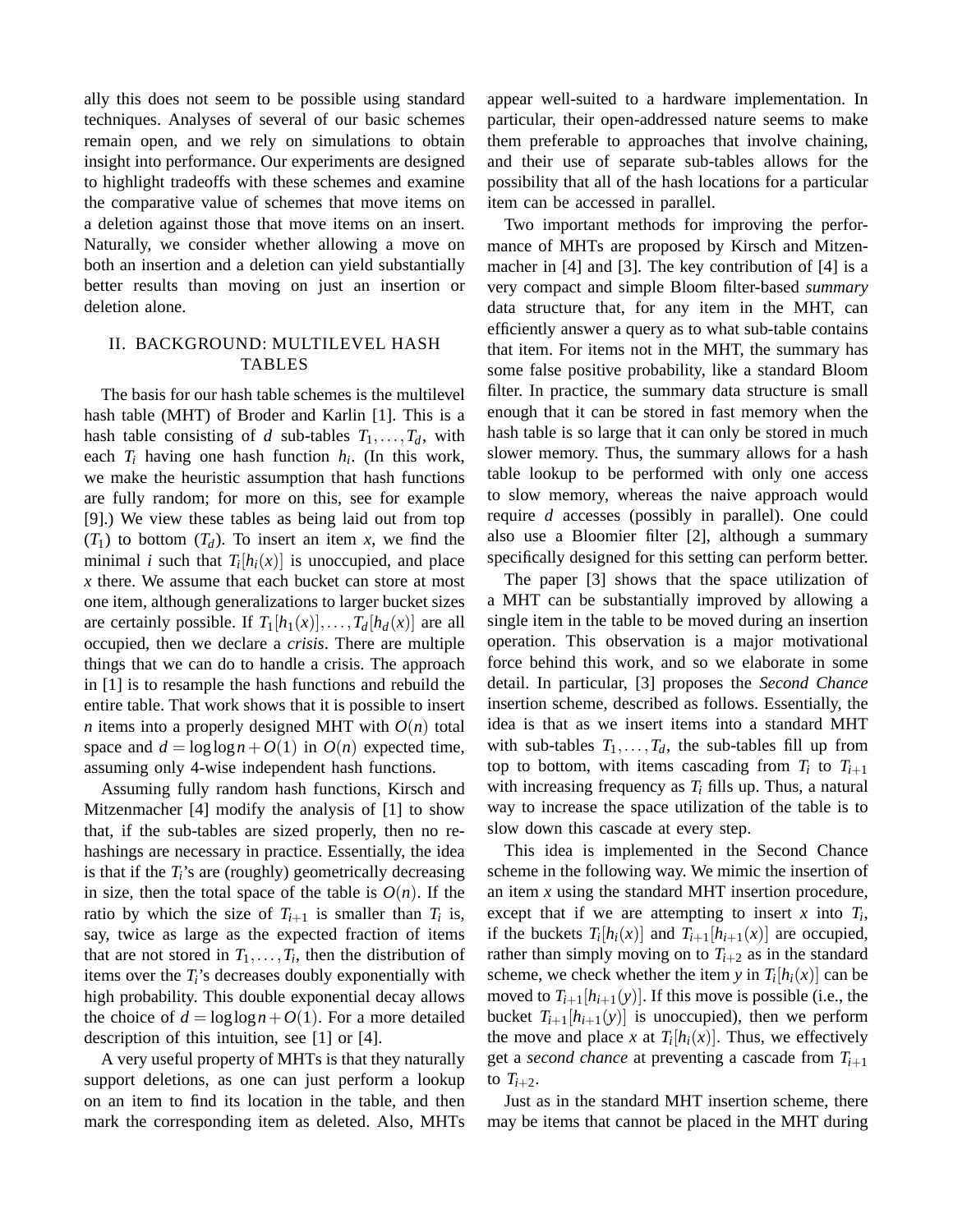the insertion procedure. Previously, we considered this to be an extremely bad event and strived to bound its probability. An alternative approach if an item is not successfully placed in the MHT during its insertion is to place it in a *stash*, which, in practice, would be implemented with a CAM. To perform a lookup, we simply check the stash in parallel with the MHT.

It turns out that since the Second Chance scheme only allows moves from top to bottom, it is analyzable by a *fluid limit* or *mean-field* technique, which is essentially a way of approximating stochastic phenomena by a deterministic system of differential equations. The technique also applies to the standard MHT insertion procedure, as well as a wide variety of extensions to the basic Second Chance scheme. This approach makes it possible to perform very accurate numerical analyses of these systems, and in particular it allows for some interesting optimizations. We refer to [3] for details.

The Second Chance scheme is also much more amenable to a hardware implementation than it may at first seem. To insert an item *x*, we simply read all of the items  $y_1 = T_1[h_1(x)], \ldots, y_d = T_d[h_d(x)]$  in parallel. Then we compute the hashes  $h_2(y_1),...,h_d(y_{d-1})$  in parallel. (Here, for notational simplicity, we are assuming that all of  $T_1[h_1(x)],...,T_d[h_d(x)]$  are occupied, so that the  $y_i$ 's are well-defined; it should be clear how to handle the general case.) At this point, we now have all of the information needed to execute the insertion procedure without accessing the hash table (assuming that we maintain a bit vector indicating which buckets of the table are occupied).

The Second Chance scheme also supports deletions in the natural way: an item can simply be removed from the table. However, as with many hash table constructions, the intermixing of insertions and deletions fundamentally changes the behavior of the system, making analysis via fluid limits inaccurate (albeit still potentially useful). For details, see [3].

#### III. USING HINTS

With a standard multilevel hash table, each item obtains an independent hash for each level of the hash table. With no correlation between levels, collisions at one level do not affect another, allowing items to easily find free locations. As a downside, however, it is not entirely clear what to do when item are deleted from the hash table. Potentially when an item is deleted from level *i*−1, some item at level *i* or some deeper level could be moved back to that spot, and possibly then additional items from further levels could recursively be moved up in the table. Intuitively and in practice, pulling items up to lower numbered levels decreases the subsequent probability of a failure, where a newly inserted item cannot be placed. But there is no immediate method to find an appropriate item to move to the now empty location, and exhaustive search is far too expensive. (This in part explains the previous focus on moving items only on insertion operations of [3].)

One approach to circumvent this problem would be to store *hints* in cells, where the hints would consist of a short pointer encoding where to find an item that has previously collided at that cell. A pointer could be expressed as an ordered pair of a level and a cell in that level, which can be written in a small number of bits. (As will become clear, such hints take roughly  $\log_2 n$ bits.) We emphasize that the hint is simply a hint; the item at the given location may no longer be an item that collided at the cell with the hint, because of intervening insertions and deletions, and hence its hash value for the level it could be moved to must be checked before moving the item.

A variety of hints and move strategies are possible. One approach would be to store a hint whenever a collision occurs at a cell, always replacing any existing hint. Another approach would be to store the collision corresponding to the item that has been placed at the deepest level. Yet another alternative would be to only store hints for items at the next level; this slightly shortens the length required for a hint, and would still allow items at deep levels to be moved up recursively. We clarify that our goal is not to provide a complete picture of all the various permutations of hint strategies that can be imagined, but to obtain some insight into the potential of schemes that move items on a deletion as compared to other approaches. As our tests of performance will be based primarily on simulations, we remark that performance of any given scheme may depend on a number of variables, particularly the distribution of the lifetime of an item in the table before deletion.

While multiple moves per deletion are possible, following [3] we focus attention on schemes that are limited to one move per deletion operation.

# *A. Experimental Results*

We provide some basic simulation results. We emphasize that these results are not meant to cover the wide range of possibilities, but to give insight into these processes. When choosing a hash table structure, one must consider the tradeoffs among the number of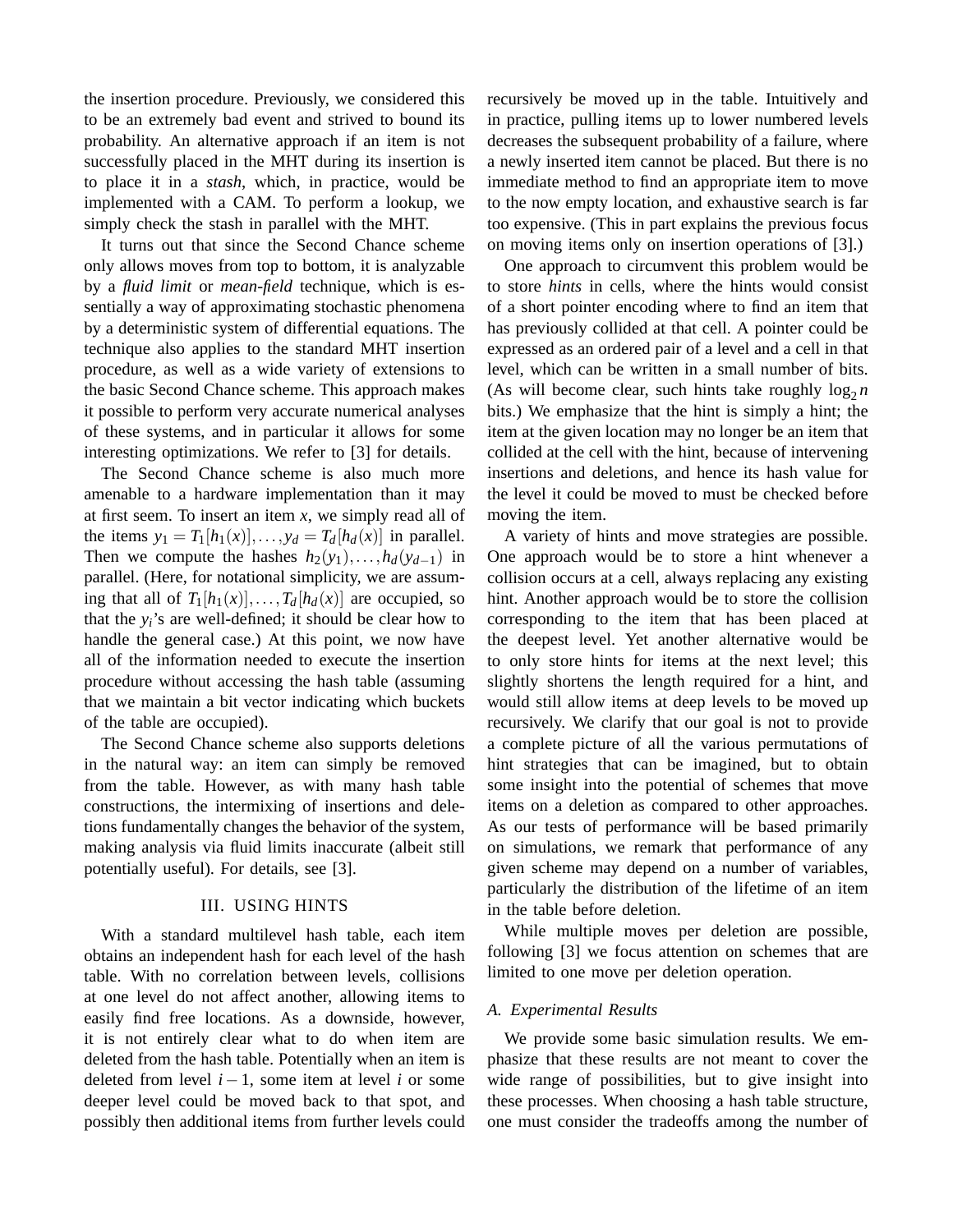hash functions, the load factor (ratio of items to cells in the hash table), and the probability of an overflow. There are also potential issues in sizing the subtables, deciding the number of items per bucket, determining the number of moves allowed, and so on. In designing simulations, one must consider the distributions of lifetimes among items, how the load varies over time, and the overall length of the simulation.

Here we begin with the goal of aiming for a load of at least 50%. We test settings where each bucket holds only one item, and the size of each sublevel of the hash table falls by a factor of  $1/2$  from the previous level. The load is maintained at *n* items, where in our tests we use  $n = 2^{13}, 2^{14}, 2^{15}$ ; we initially load the table with *n* inserts, and then alternate deletion and insertion operations for  $2^{18}$  steps, which appears more than sufficient time for the process to reach steady-state. This alternation of insert and deletes is roughly equivalent to assuming item lifetimes follow the memoryless exponential distribution. We track both the load at each level of the hash table at the end of the process to obtain an approximate steady-state average and the maximum load at each level throughout the process. Finally, we allow a small stash (generally, up to size 10, although slightly larger in some cases) to hold items that cannot be placed in the hash table. Each configuration was run 10,000 times. We consider the number of hash functions required and the maximum size of resulting stash in order to achieve no crisis for those 10,000 trials.

We first note that with no moves at all, a load factor of 1/2 is just barely possible with a MHT. As shown in Table I, we required increasing the stash size to 32, and a much larger than desirable number of hash functions. For comparison purposes, we also consider the Second Chance scheme of [3], which uses at most one move on each insert and no moves on a deletion. In our initial experiments we found that the approach of replacing any existing hint whenever a collision occurred performed best of our proposed schemes, so we report the results for this algorithm. We consider two variants of this scheme. In the first, only one move is allowed per deletion, so an item can only be moved to the vacated cell. In the second, when an item is moved because of a deletion, another item can recursively be moved into its empty location, and so on as much as possible. As can be seen from our experiments, the recursive variation adds some benefit in terms of performance, but both schemes perform less well than the Second Chance scheme.

### TABLE I NUMERICAL RESULTS FOR HINT-BASED SCHEMES.

|                     | Items<br>$=$ Size | Hashes<br>(Levels) | Max.<br>Stash  | Avg.<br>Stash |
|---------------------|-------------------|--------------------|----------------|---------------|
| Scheme              | Level 0           |                    | (items)        | (items)       |
| No Move             | 8192              | 11                 | 31             | 4.225         |
| No Move             | 16384             | 12                 | 29             | 4.375         |
| No Move             | 32768             | 13                 | 31             | 3.896         |
| Second Chance       | 8192              | 6                  | 2              | 0.001         |
| Second Chance       | 16384             | 6                  | $\overline{2}$ | 0.001         |
| Second Chance       | 32768             | 6                  | 1              | 0.003         |
| $Hint+1$ Move       | 8192              | 7                  | 2              | 0.004         |
| $Hint+1$ Move       | 16384             | 7                  | 2              | 0.006         |
| $Hint+1$ Move       | 32768             | 7                  | 3              | 0.013         |
| $Hint+Moves$        | 8192              | 6                  | 5              | 0.063         |
| $Hint+Moves$        | 16384             | 6                  | 5              | 0.131         |
| $Hint+Moves$        | 32768             | 6                  | 7              | 0.246         |
| $Hint+1 Move+SC$    | 8192              | 4                  | 10             | 1.198         |
| $Hint+1 Move+SC$    | 16384             | 4                  | 15             | 2.345         |
| $Hint+1$ Move $+SC$ | 32768             | 4                  | 18             | 4.678         |
| $Hint+Moves+SC$     | 8192              | 4                  | 6              | 0.236         |
| $Hint+Moves+SC$     | 16384             | 4                  | 8              | 0.455         |
| $Hint+Moves+SC$     | 32768             | 4                  | 9              | 0.911         |

Naturally, we consider combining the Second Chance scheme with these deletion-based schemes, and find that performance improves substantially. The gap between one move on a deletion and multiple moves nearly disappears. With a small CAM, a load factor of 1/2 with just four hash functions can be achieved, using at most one move per insert and deletion operation. While this still does not meet the performance of a full cuckoo hashing implementation with four choices, the improvement over moving at most one item only on insertion or deletion is strong.

Previous experience with schemes that move only on insertions has shown that for small stashes, the distribution of the stash size is approximately Poisson. Here we find a similar rough correspondence. The distribution for the stash size at the end of  $2^{18}$  moves over the 10,000 trials is given below in Figure 1.

#### IV. RESTRICTED HASHING

An alternative approach, suggested in [7], avoids the need for additional storage for hints by making hash locations at levels beyond the first depend only partially on the item, and primarily on the bucket at the previous level. For example, one way this could be done would be to have the location of an item *x* at the first level be given by the hash value  $h_1(x)$ , at the second level by  $h_2(h_1(x))$ , and so on. A simple variation is to have the bucket at the *i*th level be given by  $h(x) \text{ mod } 2^{k-i+1}$ . This approach simplifies moves when deletions occur; given an item to be deleted, one can easily find items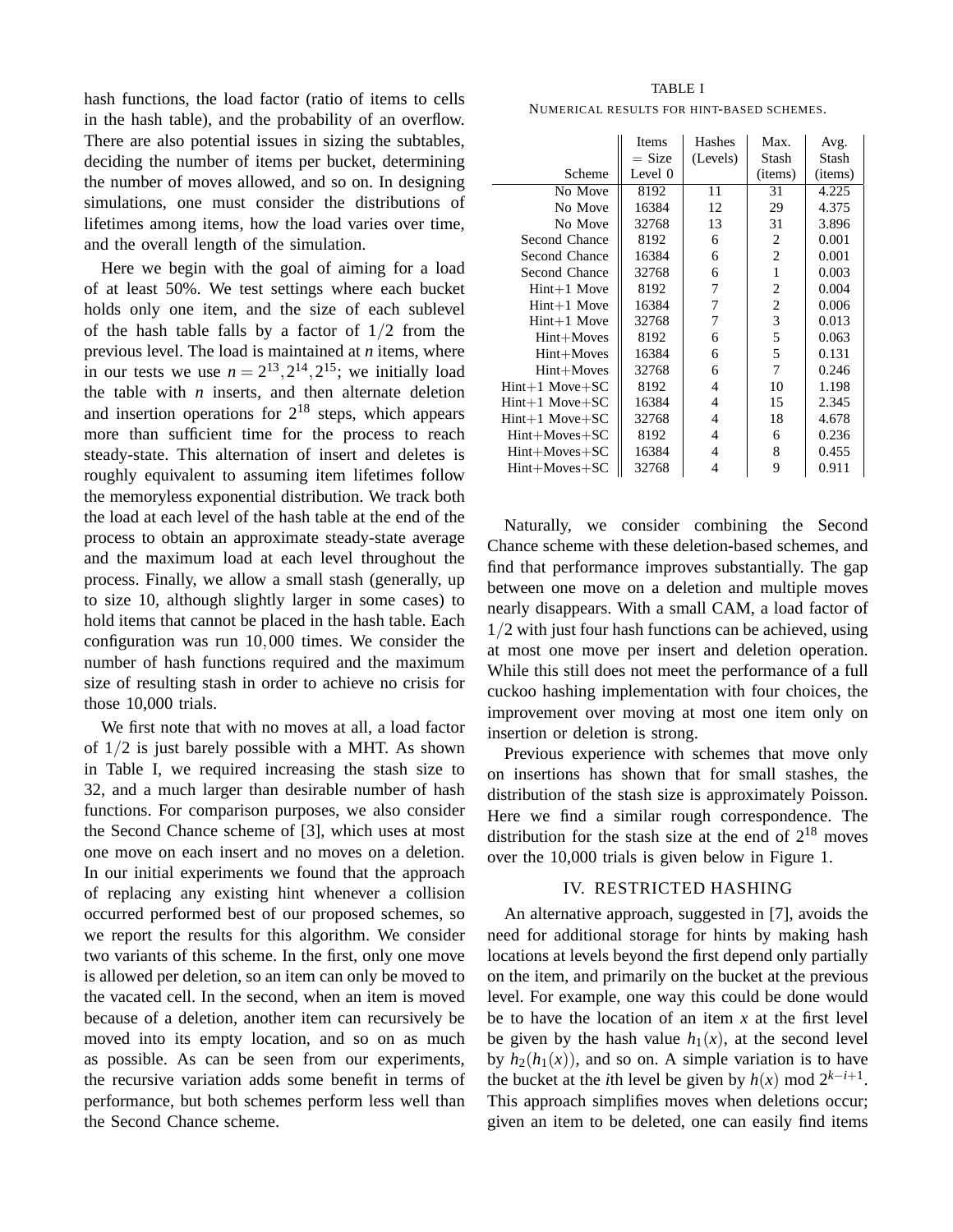

Fig. 1. A comparison of the distribution of the stash size and the Poisson distribution.

that can move to the empty space, based on searching a set of buckets dependent only on the value  $h(x)$ . A clear problem with this approach is that overloaded buckets simply pass items down level by level; if the load of some bucket at the first level is larger than the number of levels, then there will be a failure. In short, by not randomizing the hash per item at each level, one greatly reduces the spread of items among buckets after the first level.

While it is possible to use more sophisticated schemes, we here present a *negative* result. We consider a very powerful scheme that uses this general approach to avoid the need for hints, and show that it can be numerically analyzed. With this analysis approach, we show that even this scheme has comparatively poor behavior compared to alternative schemes using hints, or even the Second Chance scheme of [3] that only moves items on insertions. We therefore suggest that these schemes will likely prove less effective in almost all contexts.

#### *A. A General Setup*

We first discuss how to increase the spread by using a more sophisticated approach, describing the setup in full generality. Our suggested structure depends on a parameter  $\ell$ . (Generally,  $\ell$  will be small; it may help to think of  $\ell = 2$  in what follows.) A first hash function *H* maps items in the universe to the range  $[0, 2<sup>k</sup>)$ , and a second hash function *G* maps items to the range  $[0, \ell^{\nu-1})$ , where *v* is the number of levels. Thinking of  $G(x)$  as an  $\ell$ -ary vector of length  $\nu - 1$ , let  $g_i(x)$ be the *i*th item of the vector  $G(x)$ . Also, there are hash functions  $h_{i,j}$  mapping items from  $[0, 2^{k-i+1})$  to

[0,2<sup>*k*−*i*</sup>), for *i* ∈ [1,*v*−1] and *j* ∈ [0, $\ell$ ).

We describe how these hash functions are used for insertion and deletion. For an input *x*, its bucket in the first table is given by  $H(x)$ . If that bucket is free, x is placed there. If there is a collision, however, then *x* must be placed at a subsequent level. The item will have one bucket at each level, given by

$$
h_{1,g_1(x)}(H(x)), h_{2,g_2(x)}(h_{1,g_1(x)}(H(x))),...
$$

Alternatively, if  $f(x)$  is the possible bucket of *x* at level *i*, then  $h_{i,g_i(x)}(f(x))$  is its possible bucket at the next level.

More descriptively, the bucket for  $x$  at the first level is given by  $H(x)$ . In subsequent levels, if there are collisions at a bucket, any items that hash to these buckets have  $\ell$  possible buckets at the next level that they can be hashed to, given by the functions  $h_{i,j}$ , which map buckets at level *i* to ℓ buckets at level *j*. Which specific bucket is used for an item *x* at each level is determined by the hash  $G(x)$  (This is referred to as a *decider* function in [7].) Intuitively, the hash functions  $h_{i,j}$  are used to spread collisions at one level to multiple buckets at subsequent levels.

This approach increases the spread of items across the table while maintaining the ability to move items up in the table in response to deletions. Specifically, when an item is deleted, there are only  $\ell$  possible buckets at the next level to examine to see if an item can be moved to the open bucket, and at most  $\ell^{v-1}$  possible buckets in total to consider through all levels. (It is possible that an item exists in the table that can be moved to the open bucket, but that it is not at the next level; it might have been placed at a later level because of further collisions.)

In fact, intuitively, we don't necessarily want the  $h_{i,j}$ to be "random" hash functions; in such a case, certain buckets at each level could essentially go unused, as no bucket from the previous level would hash to them, and other buckets could receive items from far more than the average number of buckets at the previous level. Instead, we suggest using shifts; although we do not show it here, our analysis shows that shifts perform more effectively. More descriptively, when level sizes are a power of two and each bucket has two choices, we can think of each level as being split into a left half and right half. For each half, each bucket is given two possible buckets on the next level, one on the left and one on the right, on the next level. Specifically, we use  $h_{i,j}(y) = y + s_{ij0} \text{ mod } 2^{k-i-1} \text{ if } y < 2^{k-i}$ , and  $h_{i,j}(y) =$  $(y + s_{ij1} \mod 2^{k-i-1}) + 2^{k-i-1}$  if  $y \ge 2^{k-i}$ , for distinct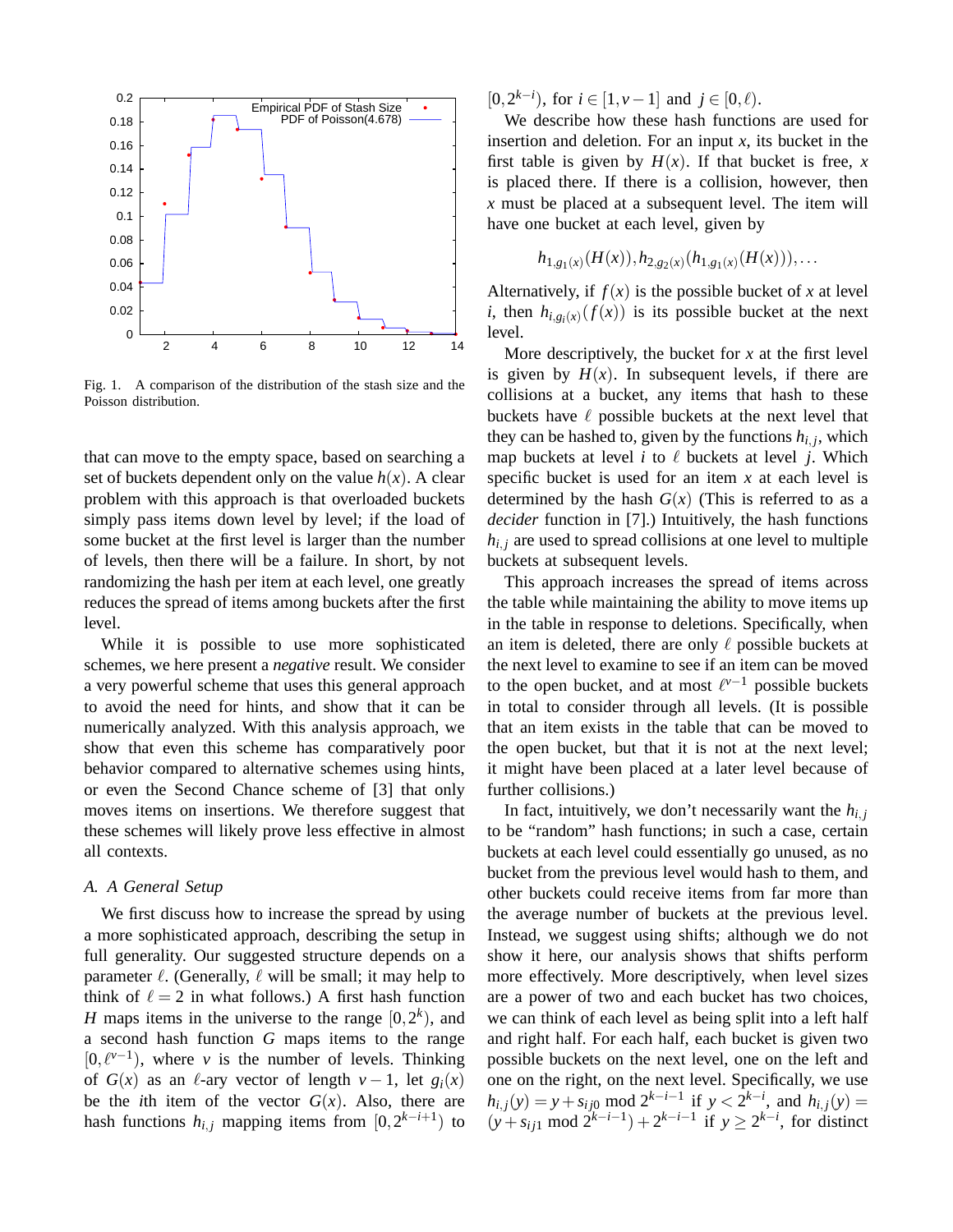

Fig. 2. An example with three levels. At the top level, the number of items in each bucket is distributed according to a binomial random variable, assumed independent. We can then compute the distribution of items in each bucket at the next level, and so on to the last level.

shifts  $s_{ij0}$  and  $s_{ij1}$ . For appropriately chosen constants  $s_{ij0}$  and  $s_{ij1}$ , and assuming the table is sufficiently large, we can ensure that the items that hash to a bucket  $H(x)$  have  $\ell^i$  distinct possible buckets to hash to in level *i*. Another way of thinking about it is given in Figure 2; under appropriate conditions regarding the size of the hash table and the choice of shift offsets, branching backwards from a bucket at the last level, the buckets that potentially pass items to this bucket form a tree. This fact avoids dependencies that would otherwise complicate analysis.

# *B. An Optimistic Analysis*

We now suggest how to analyze this approach, utilizing techniques from [3], [4]. For convenience, we first consider the case of insertions only. If we consider the first level, the distribution of items in a bucket is  $\text{Bin}(n, 2^{-k})$ . If buckets can hold *c* items, then the number of items passed on to the next level is distributed as  $(Bin(n, 2^{-k}) - c)^+$ , where  $(x)^+ = max(x, 0)$ is the standard notation. We take  $c = 1$  henceforth although this analysis approach is more general. If the remaining elements were split randomly among  $\ell$ buckets at the next level, each would obtain a number of items distributed as  $Bin((Bin(n, 2^{-k}) - 1)^+, 1/\ell)$ , and the distribution of the number of items in a bin at the second level would be the sum of  $2\ell$  random variables with this distribution. From this, we we can calculate the distribution of the number of items in a bucket at the second level, and so on proceeding recursively, until we obtain the probability a bucket at the last level overflows. Using this approach, we can obtain quite accurate predictions for the number of overflowing bins.

We note that there are some simplifications being made in this analysis, and hence it is only approximate. First, while the distribution of items in any single bucket at the first level is indeed given by  $Bin(n, 2^{-k})$ , the joint distribution among several buckets does not exactly correspond to independent binomial random variables. This difference is negligible asymptotically, and we ignore it henceforth. Similarly, when we reach the last level, we obtain a distribution for the number of items that land in each bucket, but we do not obtain a joint distribution, which would allow a direct calculation of the number of items overflowing into the stash. Again, treating the variables as independent appears to be a rough but suitable approximation. Alternatively, we can derive the expected overflow into the stash, and use the experimental fact that this distribution is approximately the sum of independent Bernoulli trials, and is therefore approximately Poisson or normal in the standard regimes. Finally, as mentioned previously, we are assuming that we have chosen shifts appropriately, so that each bucket receives items passed from  $2\ell$  buckets in the previous level, and there is no dependence. (See Figure 2.)

Interestingly, the above analysis can be made to hold even in the case of deletions. It is not clear that it would be natural under any deletion scheme for the item kept in a bucket to be chosen randomly from the items hashed to the bucket. However, one could imagine a somewhat impractical algorithm which kept this invariant after any insertion or deletion; as a newly inserted or deleted item only affects the load of a constant number of buckets, such a scheme might not even be completely impractical, as updates would take only constant time and a constant number of move operations (although these constants can be quite high, exponential in the number of levels). We call the scheme where, at each step, each bucket keeps a random item and passed down all others the Random scheme. Our analysis above allows us to compute steady-state quantities for the Random scheme. (The maximum over extended time periods would have to be considered via simulation, as there would be dependence between time steps.)

A more sophisticated scheme, which we call Greedy, is to keep not a random item for each bucket, but instead keep an item that balances as much as possible the items distributed to the next level. That is, if a bucket gets six items, with four mapped to bucket *A* at the next level and two to bucket *B*, it makes sense to store one destined to bucket *A*. (It might *not* be best in any particular instance, but statistically it is the right approach.) We can analyze this scheme numerically as well, using the same approach. Indeed, we can similarly